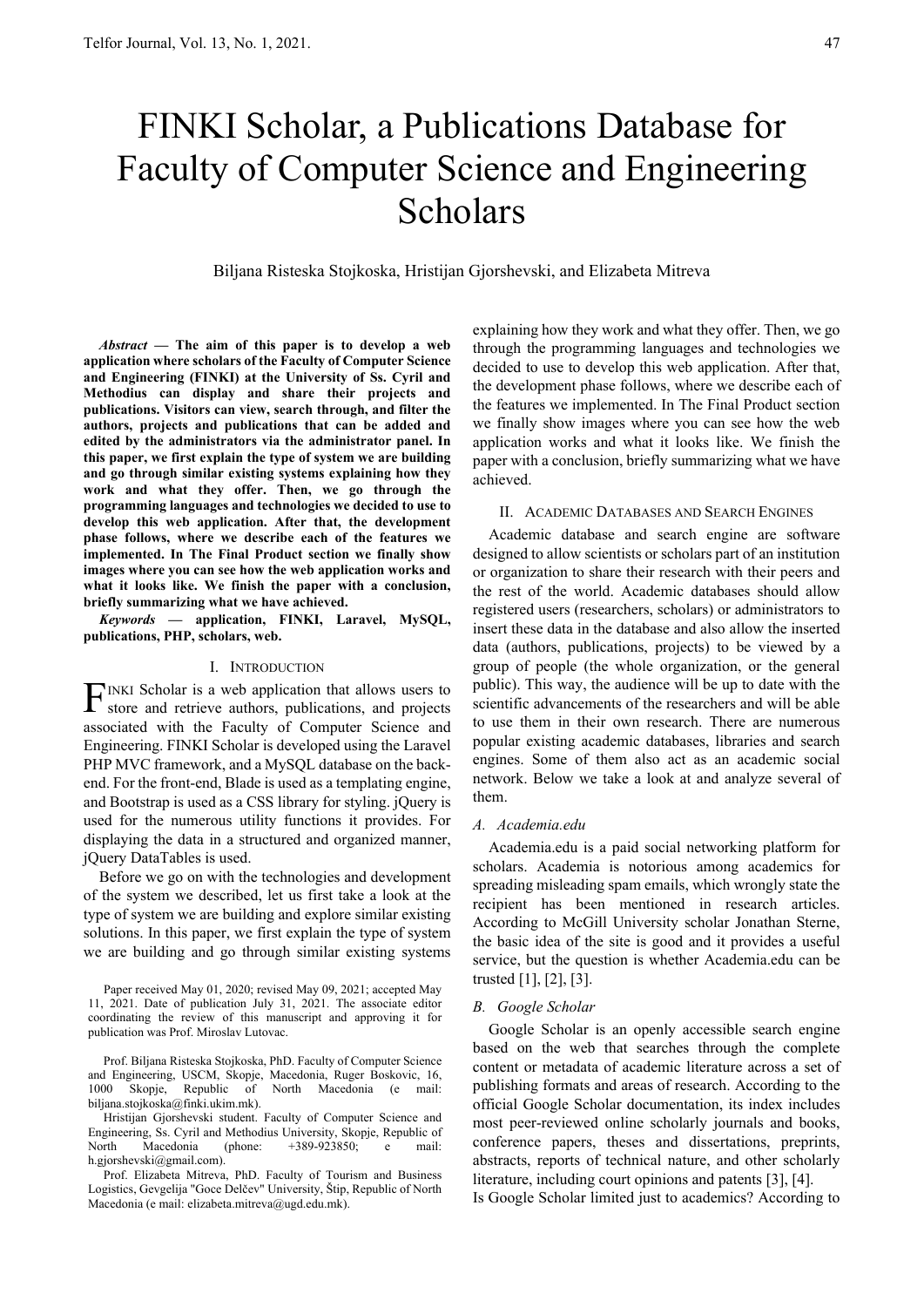## *C. Mendeley*

Mendeley is another one part of the populated market of academic social networks. According to its official website, Mendeley is a completely free reference manager and academic social network that can aid you in organizing your research, collaborate with other academics online, and keep in touch with the latest research [3], [7], [8].

whatever papers the search engine ranks higher [6].

#### *D. JURN*

According to an article by Educational Technology and Mobile Learning, JURN ranks number 3 in the list of Google Scholar alternatives. They label JURN as a wonderful search engine, that can be used to search for millions of free academic papers, chapters, and theses across multiple disciplines (Arts, History, Humanities, Business, Economics, Ecology, Science etc.) [3], [8], [9].

#### *E. IEEE Xplore Digital Library*

IEEE is considered the world's largest technical professional organization dedicated to advancing technology for the benefit of humanity [8]. It contains material published mainly by the Institute of Electrical and Electronics Engineers (IEEE) and other partner publishers [9], [10].

#### *F. Scopus*

According to its official website, Scopus is the biggest abstract and citation database of peer-reviewed literature: scientific journals, books and conference proceedings. It features an in-depth overview of the world's research output in the areas of science, technology, medicine, social sciences, and arts and humanities. As research becomes increasingly global, spans multiple disciplines and becomes collaborative, you can make sure that critical research from around the globe is not missed when you choose Scopus [3], [6], [8].

## *G. Microsoft Academic*

Microsoft Academic is a freeware public search engine hosted on the World Wide Web used for academic publications and literature, developed by Microsoft Research, a Microsoft subsidiary. In a similar manner, Microsoft Academic knows titles of journals, names of conferences, and many research topics [8], [10]. This allows software developers to build applications on top of Microsoft Academic, utilizing all of its features [11].

## *H. ACM Digital Library*

ACM brings together computing educators, research persons, and professionals to inspire dialogue, share knowledge, and address the challenges of the field of research. This secondary database is a rich discovery service known as The ACM Guide to Computing Literature [3], [9], [11].

#### *I. ResearchGate*

It is known that ResearchGate is a paid social networking web site based in Europe, for scholars and scientists to share publications, ask and answer questions, and pursuit collaborators. Furthermore, a 2016 survey shows that almost as many scholars have registered profiles on the platform Google Scholar [4], [11]. It has been found by a study that over fifty percent of the uploaded papers appear to disobey copyright laws, because the authors have uploaded the edition from the publisher [2], [11].

The main purpose of these sites is in fact the creation of professional communities, where users can build their social networks by connecting to colleagues, finding old connections and creating new links with researchers relevant to their work. Most of these social networks also aim at increasing personal visibility by creating online profiles and sharing work-related contents [4].

In this area, we can identify two main types of instruments: those that were designed for the organisation of research papers, also called reference (or citation) management systems and those that have the primary purpose of providing a showcase for their own publications [4]. The first kind of products arises from the need to gather and organise citations of books and articles that have been identified across research on archives, web sites, library catalogues and OPACs. They are the heirs of the card catalogues used by generations of students, a set of paper cards containing information such as author, title, year and publisher of consulted works. The second category of academic social networks sites is mainly oriented to expose researcher works and facilitate the exchange of personal information. These tools provide simple features to describe researchers' institutional information and interests, promote the uploading and sharing of research documents between members, calculate publication analytics and allow users to post public questions to the community.

After registering on all of these platforms and spending a considerable amount of time on each of them, we made a comparison table which tells us which characteristic each of these platforms excel at, Table 1. [2], [4], [10], [11], [12], [13], [14].

## III. TECHNOLOGIES USED IN THE DEVELOPMENT OF FINKI SCHOLAR

FINKI Scholar was developed using the latest versions of PHP, Laravel and MySQL. Below is an overview of these technologies.

## *A. PHP - Hypertext Preprocessor*

PHP: Hypertext Preprocessor, also colloquially known as simply PHP, is a language used for general purpose programming originally designed for development for the web [15], [16]. PHP may be used for many different tasks outside of the context of the web, such as graphical applications and controlling drones remotely.

PHP prides itself in being free and open source. PHP has been ported on many different platforms and can be deployed on most, if not all web servers on almost every operating system and platform, without payment [17].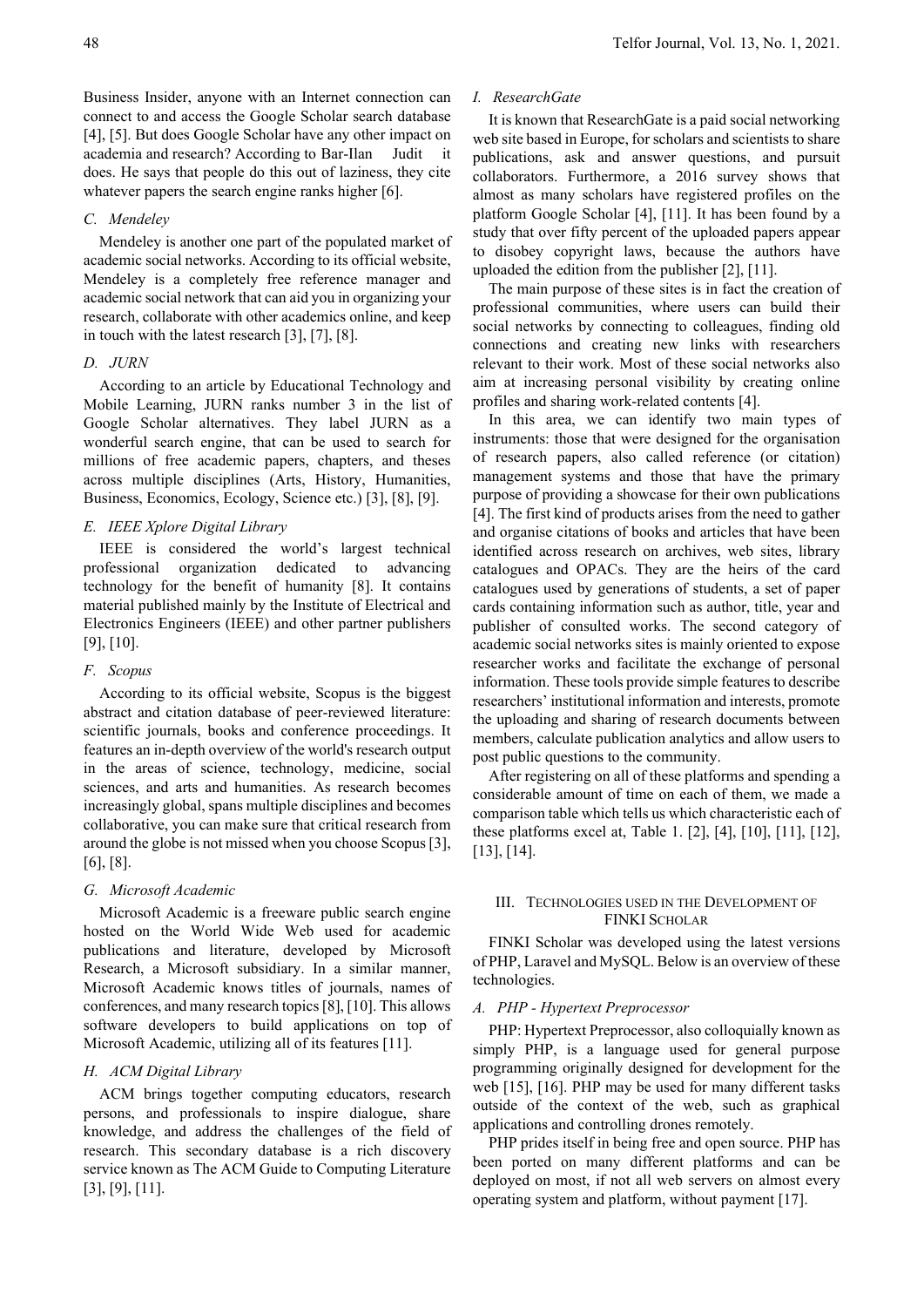|                        | Academia.edu             | Google<br><b>Scholar</b> | Mendelev   | <b>JUR</b><br>N | <b>IEEE</b><br><b>Xplore</b> | Scopus               | Microsoft<br>Academic | <b>ACM</b><br><b>Digital</b><br>Library | <b>ResearchGate</b>      |
|------------------------|--------------------------|--------------------------|------------|-----------------|------------------------------|----------------------|-----------------------|-----------------------------------------|--------------------------|
| Pricing                | Paid with free<br>option | Free                     | Free       | Free            | Paid<br>subscription         | Paid<br>subscription | Paid<br>subscription  | Paid<br>subscription                    | Paid with free<br>option |
| Open source            | No                       | No.                      | Yes        | No.             | No                           | No                   | No                    | No                                      | No                       |
| Easy to use            | No                       | Yes                      | Yes        | Yes             | No                           | No                   | No                    | Yes                                     | Yes                      |
| Feature-rich           | Yes                      | Yes                      | Yes        | No.             | Yes                          | Yes                  | No                    | Yes                                     | Yes                      |
| Social<br>networking   | Yes                      | No                       | <b>Yes</b> | No              | No                           | Yes                  | No                    | No                                      | Yes                      |
| Multi-<br>disciplinary | Yes                      | Yes                      | Yes        | Yes             | Limited                      | Yes                  | Yes                   | Limited                                 | Yes                      |
| Trusted                | N <sub>0</sub>           | Yes                      | Yes        | Yes             | Yes                          | Yes                  | Yes                   | Yes                                     | Yes                      |
| Collaboration          | Yes                      | Yes                      | Yes        | Yes             | Yes                          | Yes                  | Yes                   | Yes                                     | Yes                      |
| Discovery              | Yes                      | Yes                      | Yes        | Yes             | Yes                          | Yes                  | Yes                   | Yes                                     | Yes                      |
| Interaction            | Yes                      | No                       | Yes        | No              | No                           | Yes                  | No                    | N <sub>o</sub>                          | Yes                      |

TABLE 1: COMPARISON BETWEEN THE RESEARCH PLATFORMS.

## *B. Laravel*

Laravel is one of, if not the most popular of free, opensource PHP web frameworks. Some of the features of Laravel that are listed on its official website are a modular packaging system with a dedicated dependency manager, many different ways for accessing relational databases, utilities that aid in the deployment of applications and their maintenance, and its obsession for syntactic sugar [17], [18], [19].

#### *C. Blade Templates*

Fully integrated into Laravel, The Blade templating engine is the simple, yet very powerful templating engine that comes with the Laravel framework. According to the official documentation, what it does differently from other popular PHP templating engines is that Blade does not ban you from using plain old PHP code in your views. Blade view files make use of the .blade.php file extension and are usually stored in the resources/views folder [19].

## *D. MySQL*

MySQL (usually pronounced "My S-Q-L") is an opensource relational database management system (RDBMS) [20]. MySQL is free (as in free to use and share) and opensource software under the terms of the GNU General Public License, and is also available under several different proprietary licenses [21].

According to many sources, MySQL is utilized by many different database-driven applications on the web, including, but not limited to, Drupal, Joomla, phpBB, and WordPress. MySQL is also utilized by many popular websites, including, but not limited to, Facebook, Twitter, Flickr, and even YouTube [22], [23].

## *E. jQuery and jQuery Datatables*

According to its official website, jQuery is a library for the JavaScript programming language designed to simplify HTML DOM tree traversal and manipulation, as well as the handling of events, animations based on Cascading Style Sheets, and Ajax requests. It is free (as in free to share), open-source software using the popular and permissive MIT License. According to a different source, web analysis also shows us that it is the most widely used JavaScript library by a huge margin, with 3 to 4 times more uses than any other library for the JavaScript programming language [24]. It provides the users with searching, sorting and pagination functionalities with very little, if any, configuration needed [19], [20], [23].

#### *F. Bootstrap*

Bootstrap is a free and open-source Cascading Style sheets framework directed at front-end development for the web that is responsive and mobile first. It comes with CSSand JavaScript-based element design templates for typography, forms, buttons, navigation and the numerous other elements of the user interface of the application [19], [20], [23], [24].

## IV. DEVELOPMENT of the FINKI Scholar Web Application

During development, the web application was run inside a preconfigured virtual machine called Homestead that came with specific, stable versions of Apache HTTP Server, PHP, and MySQL. The virtual machine was provisioned with a tool called Vagrant. The virtual machine was only used to execute the code, run database queries and return the processed pages. The actual code writing was performed on a Windows host, using the latest version of the Visual Studio Code editor and using the relevant extensions.

#### *A. Database Design*

 The database consists of a total of nine tables for and four tables from the framework: titles; locations; journals; journal issues; authors; publications; projects; authors publications; authors projects; migrations; users; password resets.

#### *B. Application Diagrams*

#### *a. Database ER diagram*

The ER diagram was generated from the Data Definition Language by a tool called MySQL Workbench, Fig. 1. MySQL Workbench is a visual database design tool that integrates SQL development, administration, database design, creation and maintenance into a single integrated development environment for the MySQL database system.

## *b. Use Case diagram*

In Fig. 2 you can find the application use case diagram with all of the use cases. It was developed using yEd Graph Editor.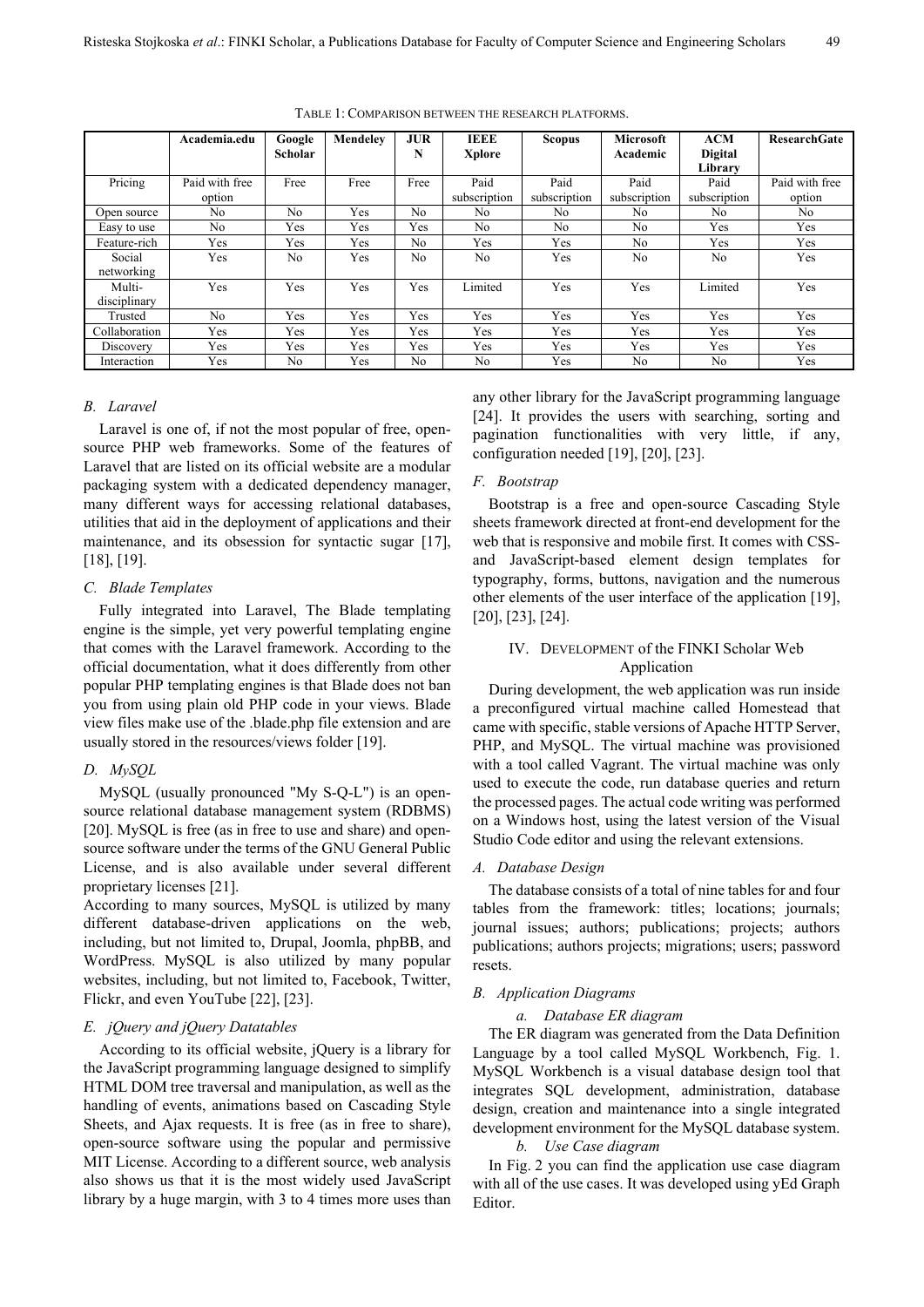# *c. activity diagram for adding a new author*

In Fig. 3, you can find an activity diagram for the activity of adding a new author to the system.

# *d. Class Diagram*

The class diagram was generated from the PHP code itself using the PhpStorm integrated development environment. The diagram includes only classes developed by me and not classes internal to the framework, which explains why there are no relationships between these classes, Fig. 4.

#### *Laravel Database Migrations*

Migrations are like version control for your database, allowing your team to easily modify and share the application's database schema. Migrations are typically paired with the Laravel's schema builder to easily build your application's database schema. If you have ever had to tell a teammate to manually add a column to their local database schema, you've faced the problem that database migrations solve. Using the Laravel migrations you can leverage the framework to intuitively express the given DDL statements in a more programmer-friendly manner. We used the Laravel migrations extensively in the development of FINKI Scholar.

## *C. The Design and inner Workings of FINKI Scholar*

The web application consists of a public section, and an administrator panel where administrators can perform administrative tasks.



Fig. 1. ER diagram of the FINKI Scholar database.



Fig. 2. Application use case diagram.



Fig. 3. Activity diagram for adding a new author.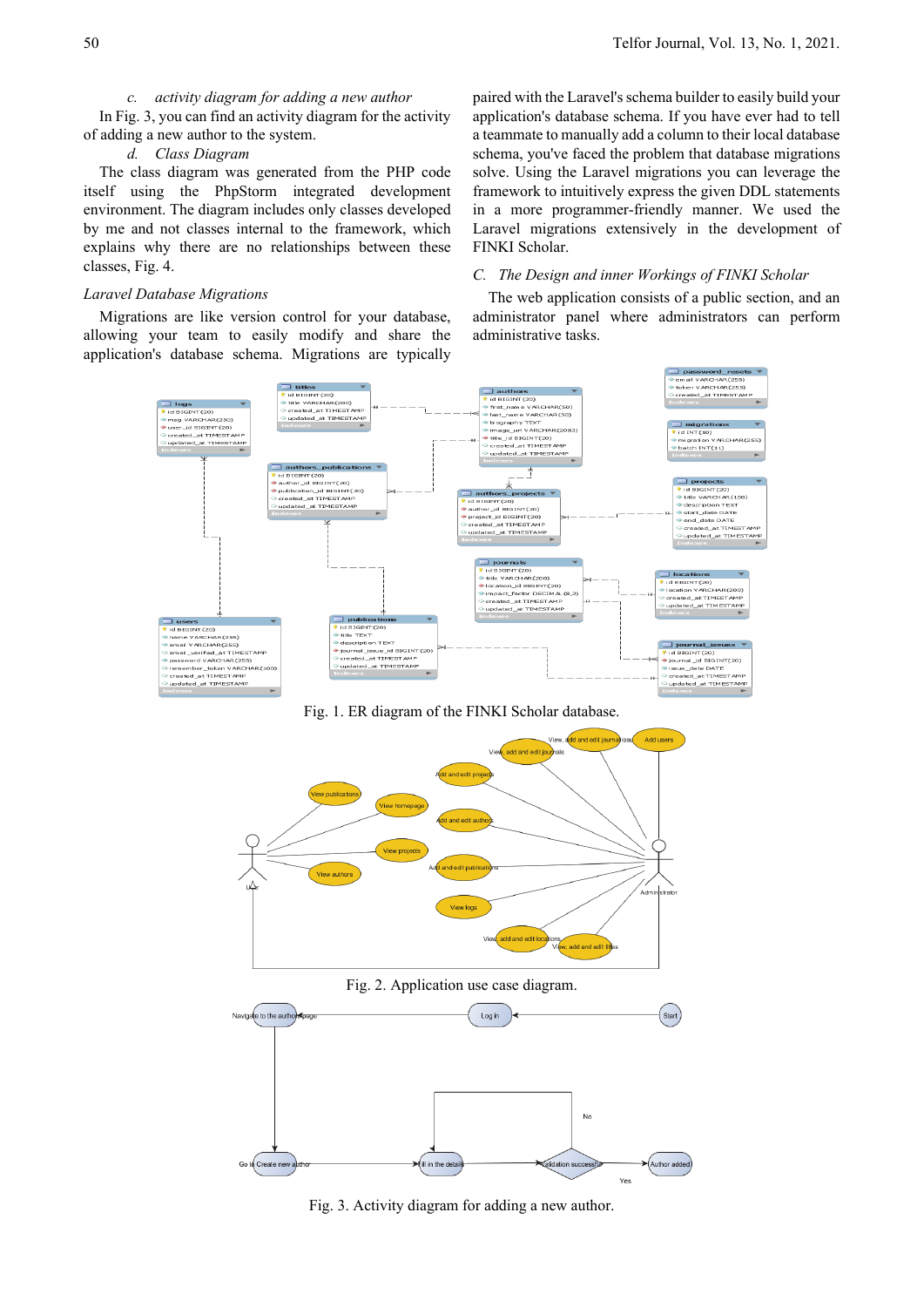

Fig. 4. Application class diagram.

*The public section* is what the regular website visitors will be able to access. It consists of the following pages: Home page; About page; Authors page; Publications page; Projects page; Login page.

*The home page* contains static text, basic information about the Faculty of Computer Science and Engineering at the University of Ss. Cyril and Methodius.

*The about page* contains static text, information about the FINKI Scholar web application and what it intends to accomplish.

*The login page* allows administrators to authenticate to the administrator panel and get access administrative tasks. The login functionality comes with the framework and is enabled by running php artisan make: auth and adding the following routes entry: Auth::routes();

*The authors page* returns and displays in an organized manner, all of the authors, including their biography, academic title, and photo, added by the administrators. The biography field is updated to a bootstrap button that opens a modal dialog with the biography of the author.

*The projects page* returns and displays, in an organized manner, all of the projects, their titles and descriptions, their start and end dates, and all of the authors that have participated in these projects. These projects can be added, modified, and deleted via the administrator panel.

*The publications page* returns and displays, in an organized manner, all of the publications, their titles and descriptions, the contributing authors, and the journals where these publications have been published.

Visitors have the option to log in and authenticate to the administrator panel. Upon logging in, they will be redirected to the administrator dashboard which contains information about how to get started administrating the database system.

The administrator panel consists of the following pages: Authors administrator page; Projects administrator page; Publications administrator page; Journals administrator page; Journal issues administrator page; Titles administrator page; Locations administrator page; Logs page; Add administrator page.

*The administrator pages* display the corresponding entries, and additionally also allow the administrator to update them, delete them, and insert new ones. There are also extra fields shown, such as the time when the entry was created and when it was last modified.

*The data tables* where the entries are displayed are similar to the ones in the public section, with two additional buttons for updating and deleting the corresponding entries.

*The authors administrator* page returns and displays in an organized manner, all of the authors, including their biography, academic title, and photo previously added in the system by an administrator.

*The projects administrator page* returns and displays, in an organized manner, all of the projects, their titles and descriptions, their start and end dates, and all of the authors that have participated in these projects previously added in the system by an administrator.

*The publications administrator page* returns and displays, in an organized manner, all of the publications, their titles and descriptions, the contributing authors, and the journals where these publications have been published previously added in the system by an administrator.

*The journals administrator page* returns and displays, in an organized manner, all of the journals, their titles, the impact factors, and the locations previously added in the system by an administrator.

*The journal issues administrator page* returns and displays, in an organized manner, all of the journal issues, their titles, the impact factors of the journals where they are published, the publish date of the issues, and their locations previously added in the system by an administrator.

*The titles administrator page* returns and displays, in an